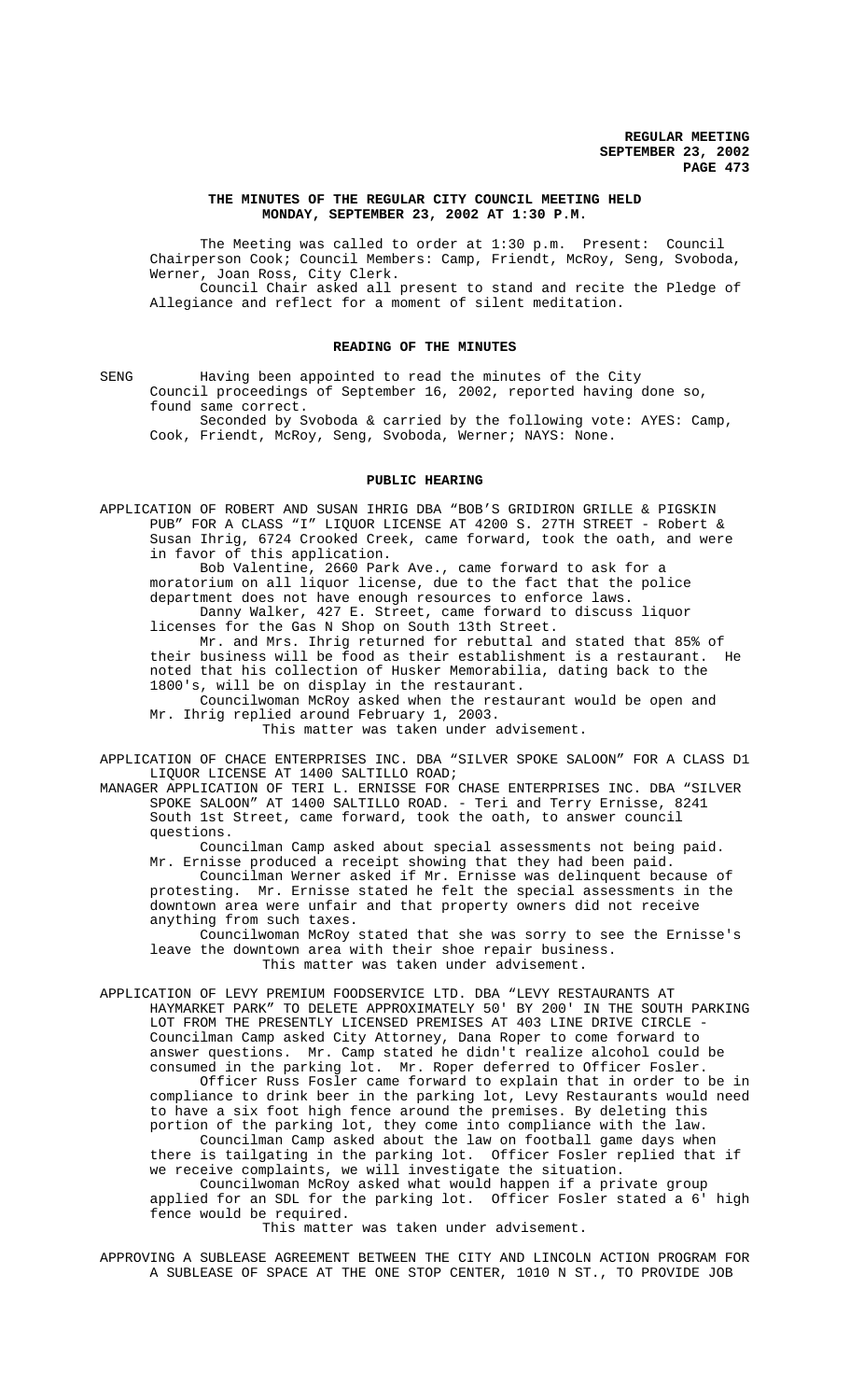### **REGULAR MEETING SEPTEMBER 23, 2002 PAGE 474**

TRAINING AND EMPLOYMENT SERVICES UNDER THE WORKFORCE INVESTMENT ACT - Marc Wullschlager, Director of Urban Development, came forward to explain the basics of this sublease agreement.

Bob Valentine, 2660 Park Avenue, came forward to ask why this program wasn't located in the building over the viaduct. Mr. Wullschlager explained that this is a federal program that mandates the 17 partners be located together for the convenience of job seekers.

Bob Van Valkenburg, 7921 Reno Road, came forward to ask if the owners of this property have any connections to the Mayor or have contributed to his campaign in any way. Mr. Wullschlager replied that the Golds Limited Partnership is owned by a group of lawyers in New York City.

 Danny Walker, 427 E Street, came forward and suggested that if we need office space, the City should buy back the Old Federal Building.

Councilwoman McRoy suggested that the public hearing was getting off the track of the true subject at hand. This is a sublease in which the City is receiving money from the Lincoln Action Program and we are not spending tax dollars.

Councilman Camp asked if any lease is paid with tax dollars. Mr. Wullschlager stated that this is done with Block Grant Funds or CDBG Funds through Urban Development.

This matter was taken under advisement.

AUTHORIZING AND PROVIDING FOR THE ISSUANCE OF NOT TO EXCEED \$180,000,000 AGGREGATE PRINCIPAL AMOUNT OF LINCOLN ELECTRIC SYSTEM REVENUE AND REFUNDING BONDS, AMENDING CERTAIN PROVISIONS OF THE NOTE ORDINANCE, AND ELATED MATTERS - Terry Bundy, CEO of Lincoln Electric System came forward in favor of this bond issuance and explained these are refunding bonds which were issued in 1993. He stated that \$140,000,000 in bonds and with today's interest rates can save \$1.8M per year for the remaining life of these bonds.

Bob Van Valkenburg, 7921 Reno Rd., came forward to ask if the \$180M in bonds were negotiated or open for bid.

Mr. Bundy returned for rebuttal and explained that the bonds would be sold with City Council approval to the public on the internet in early October.

This matter was taken under advisement.

WAIVING THE SUBDIVISION REQUIREMENT FOR THE INSTALLATION OF STREET TREES AND SIDEWALK ON S. 58TH ST. WITHIN CHERRYWOOD ESTATES 1ST ADD. ADMIN. FINAL PLAT GENERALLY LOCATED AT S. 58TH ST. AND PIONEERS BLVD. - Robert Schoenleber, representing Mr. Jerry Joyce, came forward in favor of waiving the subdivision requirement for street trees and sidewalks. Councilman Werner asked if a house was being demolished. Mr. Schoenleber explained that just the property lines were being moved. Craig Groat, 4935 Huntington Ave., came forward in opposition.

Councilwoman Seng asked what the difference was between the first ordinance and the substitute ordinance.

Ray Hill, Planning Dept., came forward and explained it was merely the name. The first ordinance had Cherrywood Estates and the substitute ordinance had Cherrywood Estates 1st Addition.

Tom Chaka, Planning Dept. came forward to show the line drawing of the lot lines. He stated it was the Planning Commission's recommendation to deny the sidewalks and approve the trees. This matter was taken under advisement.

### **MISCELLANEOUS BUSINESS**

Danny Walker, 427 E Street, came forward to discuss his former statement at the August 19, 2002 meeting. Mr. Walker disliked the fact that Councilwoman McRoy asked Mr. Lynn Johnson from Parks and Rec Dept., to clarify trail issues for the viewing public, inferring that Mr. Walker had mislead people on the issue. Mr. Walker reminded Council members that trail systems are built with tax dollars, which is where the NRD gets its funding from. He handed out a typed statement from that meeting. **(53B)**

Craig Groat, 4935 Huntington Avenue, restated his interest in having trees planted in the City of Lincoln. He also suggested that City Council members need at least ten years of experience on the Council before running for the position of Mayor. He expressed his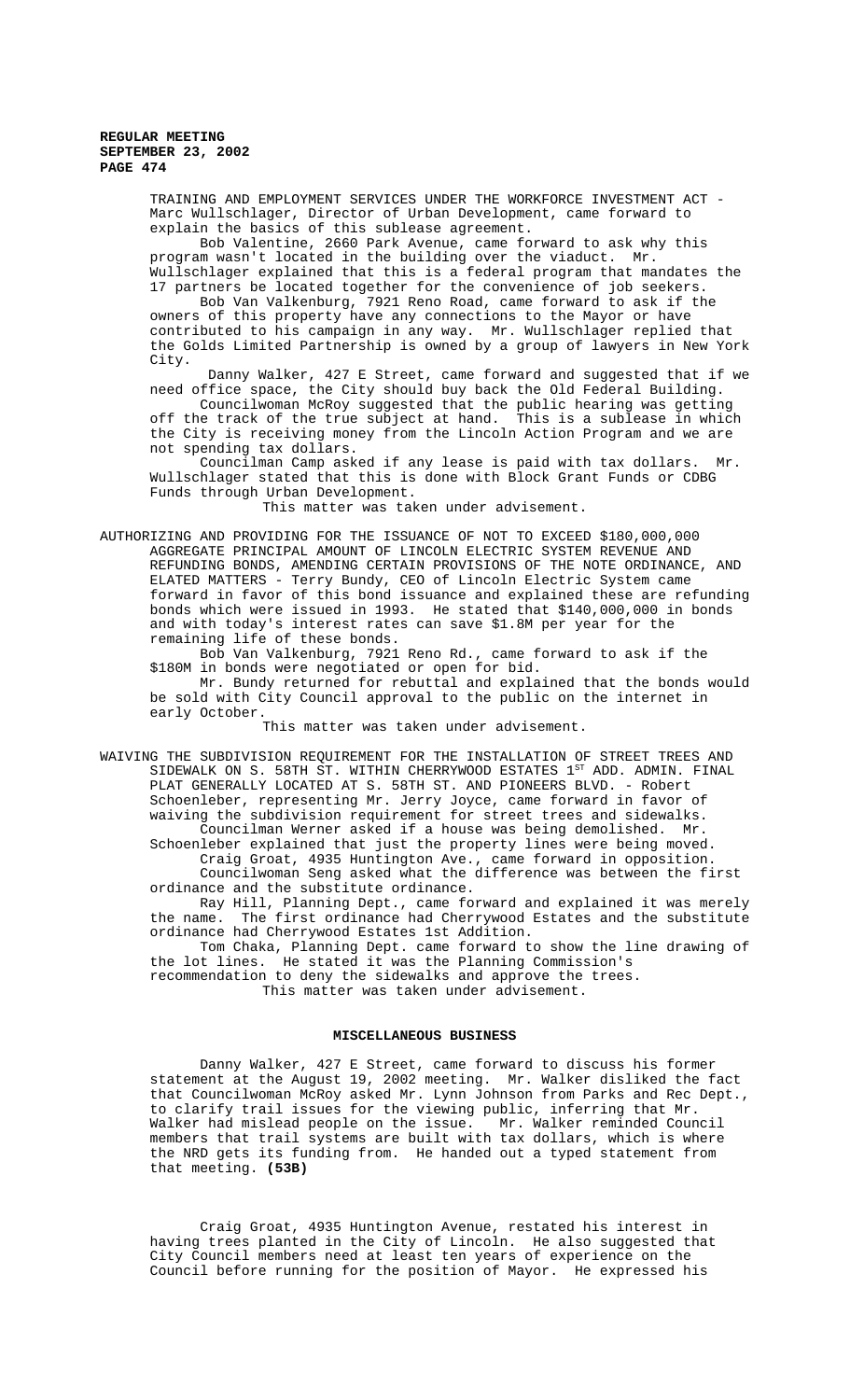**REGULAR MEETING SEPTEMBER 23, 2002 PAGE 475**

concern over the lack of interest that Council members have for his vast experience in many subjects. He stated he spends many hours researching topics and would like to feel that Council members could call him for any advice.

These matters were taken under advisement.

### **\*\* END OF PUBLIC HEARING \*\***

# **COUNCIL ACTION**

## **LIQUOR RESOLUTIONS**

APPLICATION OF ROBERT AND SUSAN IHRIG DBA "BOB'S GRIDIRON GRILLE & PIGSKIN PUB" FOR A CLASS "I" LIQUOR LICENSE AT 4200 S. 27TH STREET - CLERK read the following resolution, introduced by Ken Svoboda, who moved its adoption for approval:<br>A-81710 BE IT RESOLVED b

BE IT RESOLVED by the City Council of the City of Lincoln, Nebraska:

That after hearing duly had as required by law, consideration of the facts of this application, the Nebraska Liquor Control Act, and the pertinent City ordinances, the City Council recommends that the application of Robert and Susan Ihrig dba "Bob's Gridiron Grille & Pigskin Pub" for a Class "I" liquor license at 4200 S. 27th Street, Lincoln, Nebraska, for the license period ending April 30, 2003, be approved with the condition that the premise complies in every respect with all city and state regulations. The City Clerk is directed to transmit a copy of this resolution to the Nebraska Liquor Control Commission.

Introduced by Ken Svoboda Seconded by Seng & carried by the following vote: AYES: Camp, Cook, Friendt, McRoy, Seng, Svoboda, Werner; NAYS: None.

- APPLICATION OF CHACE ENTERPRISES INC. DBA "SILVER SPOKE SALOON" FOR A CLASS D1 LIQUOR LICENSE AT 1400 SALTILLO ROAD - CLERK read the following resolution, introduced by Ken Svoboda, who moved its adoption for
- approval:<br>A-81711 BE BE IT RESOLVED by the City Council of the City of Lincoln, Nebraska:

That after hearing duly had as required by law, consideration of the facts of this application, the Nebraska Liquor Control Act, and the pertinent City ordinances, the City Council recommends that the application of Chace Enterprises, Inc. dba "Silver Spoke Saloon" for a Class "D1" liquor license at 1400 Saltillo Road, Roca, Nebraska, for the license period ending April 30, 2003, be approved with the condition that the premise complies in every respect with all city and state regulations. The City Clerk is directed to transmit a copy of this resolution to the Nebraska Liquor Control Commission.

Introduced by Ken Svoboda Seconded by Seng & carried by the following vote: AYES: Camp, Cook, Friendt, McRoy, Seng, Svoboda, Werner; NAYS: None.

MANAGER APPLICATION OF TERI L. ERNISSE FOR CHACE ENTERPRISES INC. DBA "SILVER SPOKE SALOON" AT 1400 SALTILLO ROAD - CLERK read the following resolution, introduced by Ken Svoboda, who moved its adoption for approval:

A-81712 WHEREAS, Chace Enterprises, Inc. dba Silver Spoke Saloon located at 1400 Saltillo Road, Roca, Nebraska has been approved for a Retail Class "D1" liquor license, and now requests that Teri L. Ernisse be named manager;

WHEREAS, Teri L. Ernisse appears to be a fit and proper person to manage said business.

NOW, THEREFORE, BE IT RESOLVED by the City Council of the City of Lincoln, Nebraska:

That after hearing duly had as required by law, consideration of the facts of this application, the Nebraska Liquor Control Act, and the pertinent City ordinances, the City Council recommends that Teri L. Ernisse be approved as manager of this business for said licensee. The City Clerk is directed to transmit a copy of this resolution to the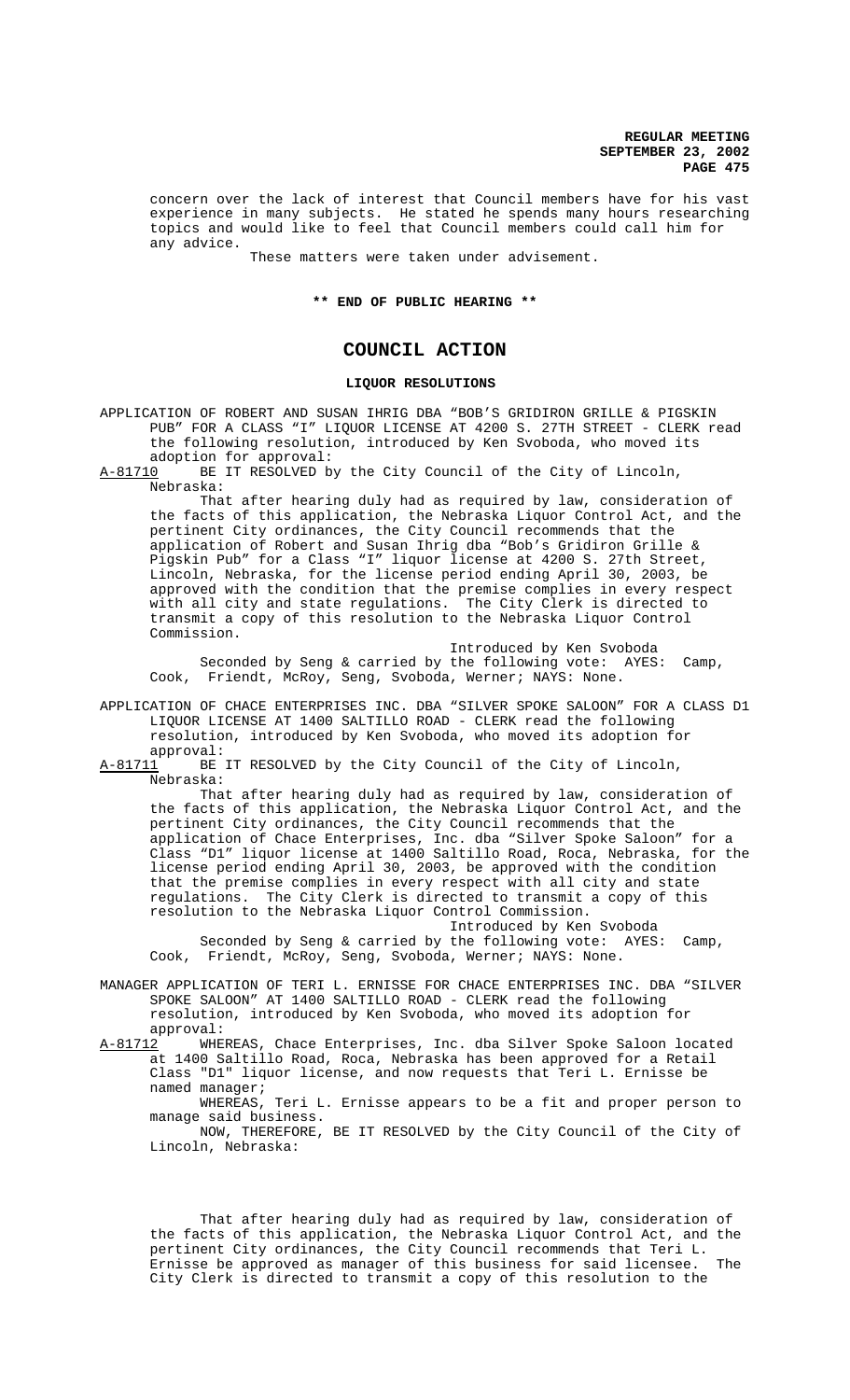Nebraska Liquor Control Commission.

Introduced by Ken Svoboda Seconded by Seng & carried by the following vote: AYES: Camp, Cook, Friendt, McRoy, Seng, Svoboda, Werner; NAYS: None.

APPLICATION OF LEVY PREMIUM FOODSERVICE LTD. DBA "LEVY RESTAURANTS AT HAYMARKET PARK" TO DELETE APPROXIMATELY 50' BY 200' IN THE SOUTH PARKING LOT FROM THE PRESENTLY LICENSED PREMISES AT 403 LINE DRIVE CIRCLE - CLERK Read the following resolution, introduced by Ken Svoboda, who moved its approval for adoption:<br>A-81713 BE IT RESOLVED by the City

BE IT RESOLVED by the City Council of the City of Lincoln, Nebraska:

That after hearing duly had as required by law, consideration of the facts of this application, the Nebraska Liquor Control Act including Neb. Rev. Stat. § 53-132, the pertinent City ordinances, and Resolution No. A-66729, the City Council recommends that the application of Levy Premium Foodservice Ltd. dba "Levy Restaurants at Haymarket Park" to delete an area measuring approximately 50' by 200' in the south parking lot from the presently licensed premises located at 403 Line Drive Circle, Lincoln, Nebraska, be approved with the condition that the premise complies in every respect with all City and State regulations. BE IT FURTHER RESOLVED that the City Clerk is directed to transmit a copy of this resolution to the Nebraska Liquor Control Commission. Introduced by Ken Svoboda Seconded by Seng & carried by the following vote: AYES: Camp,

Cook, Friendt, McRoy, Seng, Svoboda, Werner; NAYS: None.

#### **ORDINANCES - 2ND READING**

APPROVING A SUBLEASE AGREEMENT BETWEEN THE CITY AND LINCOLN ACTION PROGRAM FOR A SUBLEASE OF SPACE AT THE ONE STOP CENTER, 1010 N ST., TO PROVIDE JOB TRAINING AND EMPLOYMENT SERVICES UNDER THE WORKFORCE INVESTMENT ACT - CLERK Read an ordinance, introduced by Jon Camp, accepting and approving a Sublease Agreement between the City of Lincoln and Lincoln Action Program for a lease of space at 1010 N Street, Lincoln, Lancaster County, Nebraska for a term of July 1, 2002 through June 30, 2003 whereby the City of Lincoln is subleasing space to Lincoln Action Program at the One Stop Center for providing job training and employment services under the Workforce Investment Act, the second time.

AUTHORIZING AND PROVIDING FOR THE ISSUANCE OF NOT TO EXCEED \$180,000,000 AGGREGATE PRINCIPAL AMOUNT OF LINCOLN ELECTRIC SYSTEM REVENUE AND REFUNDING BONDS, AMENDING CERTAIN PROVISIONS OF THE NOTE ORDINANCE, AND RELATED MATTERS. (REQUEST  $2^{ND}$  &  $3^{RD}$  READING ON  $9/23/02$ ) - PRIOR to reading:

SVOBODA Moved to waive council rules to have  $2<sup>nd</sup>$  and  $3<sup>rd</sup>$  reading on this date.

Seconded by Seng & carried by the following vote: AYES: Camp, Cook, Friendt, McRoy, Seng, Svoboda, Werner; NAYS: None.

CLERK Read an ordinance, introduced by Jon Camp, a Series Ordinance adopted under and pursuant to Ordinance No. 17879 passed July 23, 2002; authorizing the issuance of Lincoln Electric System Revenue and Refunding Bonds, Series 2002 of the City of Lincoln, Nebraska in an aggregate principal amount not to exceed \$180,000,000; fixing in part and providing for the fixing in part of the details of said bonds; providing for the sale of said bonds and the application of the proceeds of such sale; taking other action in connection with the foregoing; amending certain provisions of Ordinance Nos. 16792 and 16800 of the City; and declaring and emergency, the second time. **(See Ordinances - 3rd Reading)**

### **RESOLUTIONS**

REAPPOINTING JON CARLSON, CARL TESCH, AND FRANCENE BLYTHE TO THE COMMUNITY DEVELOPMENT TASK FORCE FOR THREE-YEAR TERMS EXPIRING AUGUST 31, 2005. (Substitute) - CLERK read the following resolution, introduced by Glenn Friendt, who moved its adoption: A-81714 BE IT RESOLVED by the City Council of the City of Lincoln,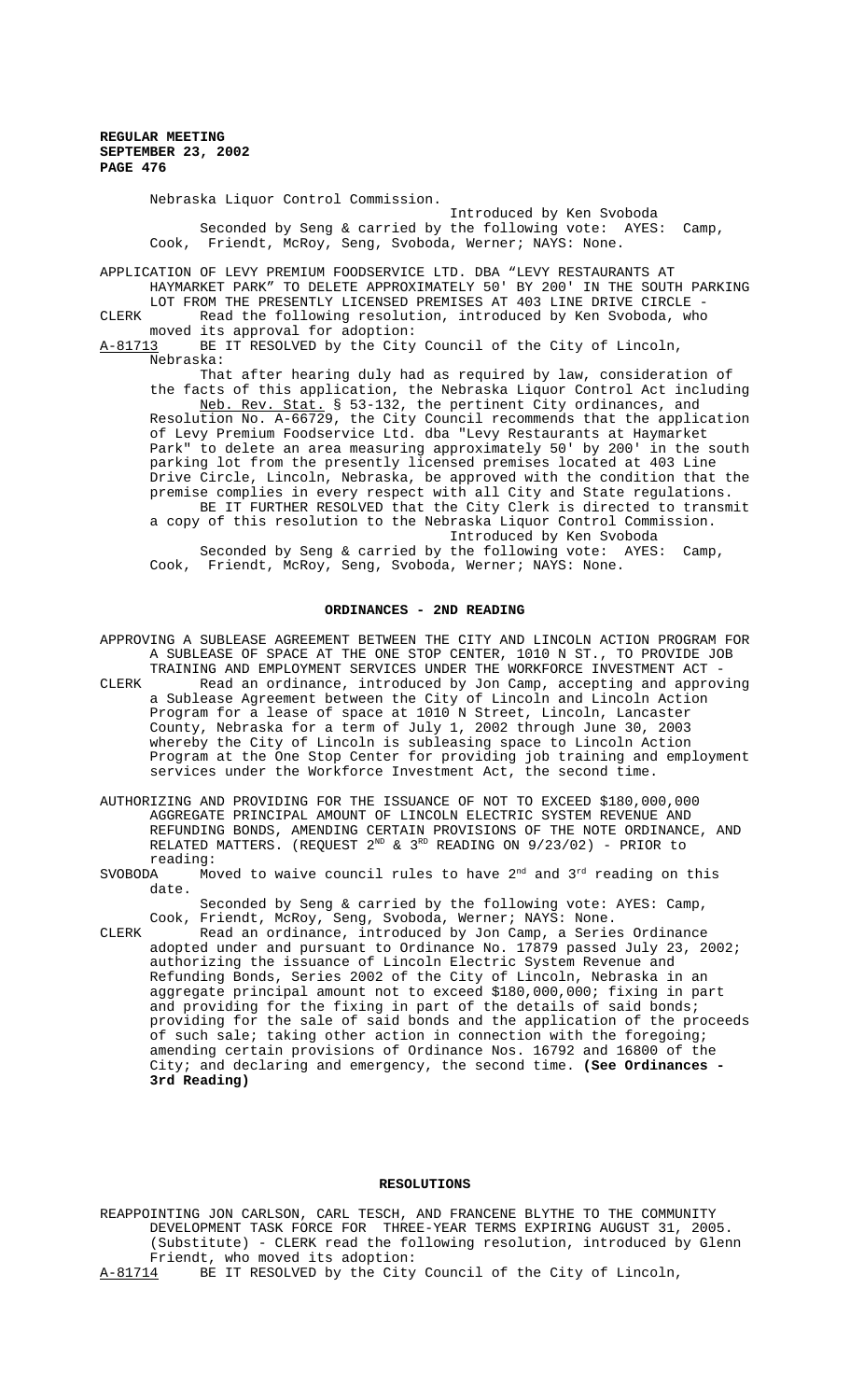Nebraska: That the reappointment of Jon Carlson, Carl Tesch, and Francene Blythe to the Community Development Task Force for three-year terms expiring August 31, 2005 is hereby approved.

Introduced by Glenn Friendt

Seconded by Seng & carried by the following vote: AYES: Camp, Cook, Friendt, McRoy, Seng, Svoboda, Werner; NAYS: None.

REAPPOINTING PHYLLIS BOVEE AND BARB MCCABE TO THE LINCOLN AREA AGENCY ON AGING ADVISORY COUNCIL FOR THREE-YEAR TERMS EXPIRING JULY 1, 2005 - CLERK read the following resolution, introduced by Glenn Friendt, who moved its adoption:<br>A-81715 BE

BE IT RESOLVED by the City Council of the City of Lincoln, Nebraska:

That the reappointment of Phyllis Bovee and Barb McCabe to the Lincoln Area Agency on Aging Advisory Council for three-year terms expiring July 1, 2005 is hereby approved.

Introduced by Glenn Friendt Seconded by Seng & carried by the following vote: AYES: Camp, Cook, Friendt, McRoy, Seng, Svoboda, Werner; NAYS: None.

REAPPOINTING RICHARD NOEL TO THE ELECTRICAL ADVISORY APPEALS AND EXAMINING BOARD FOR A THREE-YEAR TERM EXPIRING AUGUST 15, 2005 - CLERK read the following resolution, introduced by Glenn Friendt, who moved its

adoption:<br>A-81716 BE BE IT RESOLVED by the City Council of the City of Lincoln, Nebraska:

That the reappointment of Richard Noel to the Electrical Advisory, Appeals and Examining Board for a three-year term expiring August 15, 2005 is hereby approved.

Introduced by Glenn Friendt Seconded by Seng & carried by the following vote: AYES: Camp, Cook, Friendt, McRoy, Seng, Svoboda, Werner; NAYS: None.

WAIVING THE SUBDIVISION REQUIREMENT FOR THE INSTALLATION OF STREET TREES AND SIDEWALK ON S. 58TH ST. WITHIN CHERRYWOOD ESTATES  $1^\text{ST}$  ADD. ADMIN. FINAL PLAT GENERALLY LOCATED AT S. 58TH ST. AND PIONEERS BLVD. (Substitute) -

CLERK Read the following resolution, introduced by Glenn Friendt, who moved its adoption:<br>A-81717 WHEREAS, the

WHEREAS, the Administrative Final Plat of Cherrywood Estates was previously approved by the City of Lincoln; and

WHEREAS, the conditions of approval of said Administrative Final Plat include the requirements that the subdivider install street trees and sidewalks along South 58th Street within said Administrative Final Plat; and

WHEREAS, applicant has requested a modification to waive said requirements adjacent to Lot 3, Cherrywood Estates Addition, pursuant to § 26.31.010 of the Lincoln Municipal Code; and

WHEREAS, the Planning Commission has reviewed said request and has recommended approval of the waiver of street trees and recommended denial of the waiver of sidewalks; and

WHEREAS, the City Council finds that the strict application of all requirements would result in actual difficulties or substantial hardship or injustice to the property owner.

NOW, THEREFORE, BE IT RESOLVED by the City of Lincoln, Nebraska: 1. That the requirement of the Administrative Final Plat of Cherrywood Estates generally located at S. 58th Street and Pioneers Blvd. relating to the planting of street trees along S. 58th Street adjacent to Lot 3, is hereby waived.<br>2. All other conditions for

All other conditions for approval of the Administrative Final Plat of Cherrywood Estates Addition shall remain in full force and effect.

Introduced by Glenn Friendt Seconded by Seng & carried by the following vote: AYES: Camp, Friendt, McRoy, Seng, Svoboda; NAYS: Cook, Werner.

RE-SETTING THE HEARING DATE OF MONDAY, OCTOBER 7, 2002 AT 1:30 P.M. FOR

APPLICATION OF JANEANE M. & ROBERT F. GLENN DBA PARK TERRACE BANQUET HALL FOR A CLASS I LIQUOR LICENSE, LOCATED AT 1501 CENTER PARK RD., #200 CLERK Read the following resolution, introduced by Glenn Friendt, who

moved its adoption: A-81718 BE IT RESOLVED by the City Council, of the City of Lincoln, that a hearing date is hereby re-set for Mon., October 7, 2002 at 1:30 p.m. or as soon thereafter as possible in the City Council Chambers, County-City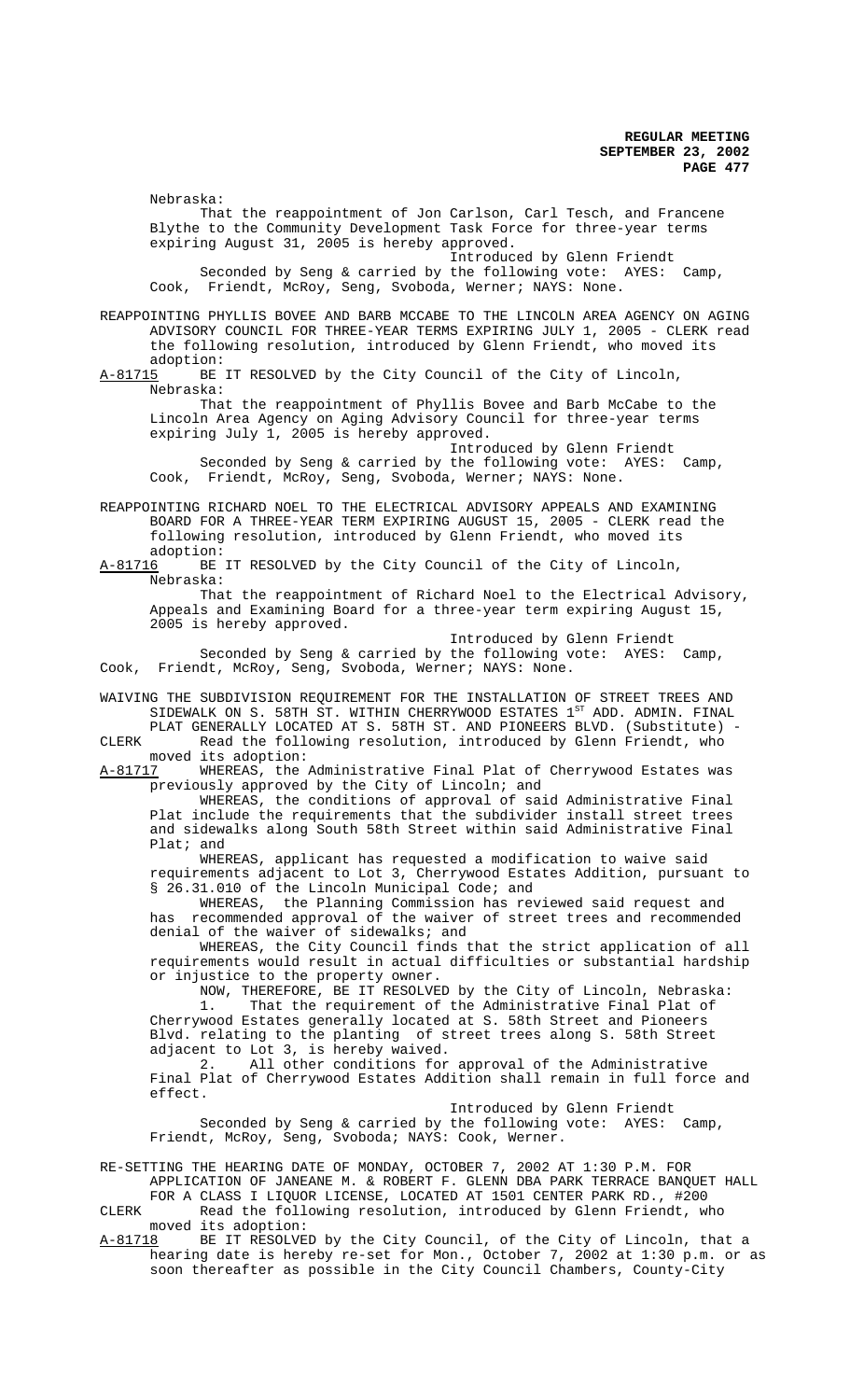### **REGULAR MEETING SEPTEMBER 23, 2002 PAGE 478**

Nebraska:

Building, 555 S. 10th St., Lincoln, NE, for the purpose of considering the Application of Janeane M. & Robert F. Glenn dba Park Terrace Banquet Hall for a Class I liquor license, located at 1501 Center Park Rd. #200. If the Police Dept. is unable to complete the investigation by said time, a new hearing date will be set.

Introduced by Glenn Friendt Seconded by Svoboda & carried by the following vote: AYES: Camp, Cook, Friendt, McRoy, Seng, Svoboda, Werner; NAYS: None.

SETTING THE HEARING DATE OF MONDAY, OCTOBER 7, 2002 AT 1:30 P.M. FOR THE APPLICATION OF SPEAKEASY, INC. DBA J.R.'S DOWN UNDER FOR A CLASS C LIQUOR LICENSE, LOCATED AT 3233  $\frac{1}{2}$  S. 13 $^{\text{\tiny{TH}}}$  ST. - CLERK read the following resolution, introduced by Glenn Friendt, who moved its adoption:

A-81719 BE IT RESOLVED by the City Council, of the City of Lincoln, that a hearing date is hereby set for Mon., October 7, 2002, at 1:30 p.m. or as soon thereafter as possible in the City Council Chambers, County-City Building, 555 S. 10th St., Lincoln, NE, for the App. of Speakeasy, Inc. dba J.R.'s Down Under for a Class C liquor license, located at 3233 ½ S. 13th St.

If the Police Dept. is unable to complete the investigation by said time, a new hearing date will be set.

Introduced by Glenn Friendt Seconded by Svoboda & carried by the following vote: AYES: Camp, Cook, Friendt, McRoy, Seng, Svoboda, Werner; NAYS: None.

#### **PETITIONS & COMMUNICATIONS**

# **The following were referred to the Planning Dept.:**

- CHANGE OF ZONE 71HP APPLICATION OF HISTORIC PRESERVATION COMMISSION FOR BRYAN/LGH MEDICAL CENTER TO CHANGE THE ZONING DISTRICT MAP FROM R-4 TO R-4 WITH LANDMARK DESIGNATION ON PROPERTY GENERALLY LOCATED AT 1650 LAKE STREET.
- CHANGE OF ZONE 76 APPLICATION OF SIGMA PHI EPSILON FOUNDATION OF NEBRASKA TO CHANGE THE ZONING DISTRICT MAP FROM R-7 & P TO P & R-7 WITH LANDMARK DESIGNATION ON PROPERTY GENERALLY LOCATED AT 601 N.  $16^{TH}$  ST.
- CHANGE OF ZONE 3376 APPLICATION OF RON MCMAHAN TO CHANGE A ZONE FROM R-2 TO H-3 TO BUILD A 30' X 60' SHOP FOR FURNITURE RESTORATION ON PROPERTY GENERALLY LOCATED AT NW 14TH ST. AND WEST "O" ST.
- CHANGE OF ZONE 3378 APPLICATION OF NEAR SOUTH NEIGHBORHOOD ASSOCIATION TO CHANGE A ZONE FROM R-6 & R-5 TO R-2 ON PROPERTY GENERALLY BOUNDED BY "A" ST. TO "E" ST. AND  $18^{TH}$  ST. TO  $22^{ND}$  ST. (MOUNT EMERALD ADDITION DISTRICT)
- SPECIAL PERMIT 1982 APPLICATION OF BRIAN D. CARSTENS ON BEHALF OF CAROL A. ANDERSON TO DEVELOP AG/C.U.P. FOR A 4 SINGLE FAMILY DWELLINGS ON 3 ACRE LOTS AND 3 OUTLOTS ON PROPERTY GENERALLY LOCATED AT NORTH 40TH ST. AND BLUFF RD.
- SPECIAL PERMIT 1987 APPLICATION OF CAPITOL SIGN CO. TO PLACE A SIGN EXCEEDING THE MAXIMUM HEIGHT LIMIT ON PROPERTY GENERALLY LOCATED AT  $1^{ST}$  & "O" ST.

#### **REPORTS OF CITY OFFICERS**

INVESTMENT OF FUNDS FOR SEPT. 9 THROUGH SEPT. 13 2002 - CLERK read the following resolution, introduced by Glenn Friendt, who moved its adoption: A-81720 BE IT HEREBY RESOLVED BY THE CITY COUNCIL of the City of Lincoln,

That the attached list of investments be confirmed and approved, and the City Treasurer is hereby directed to hold said investments until maturity unless otherwise directed by the City Council.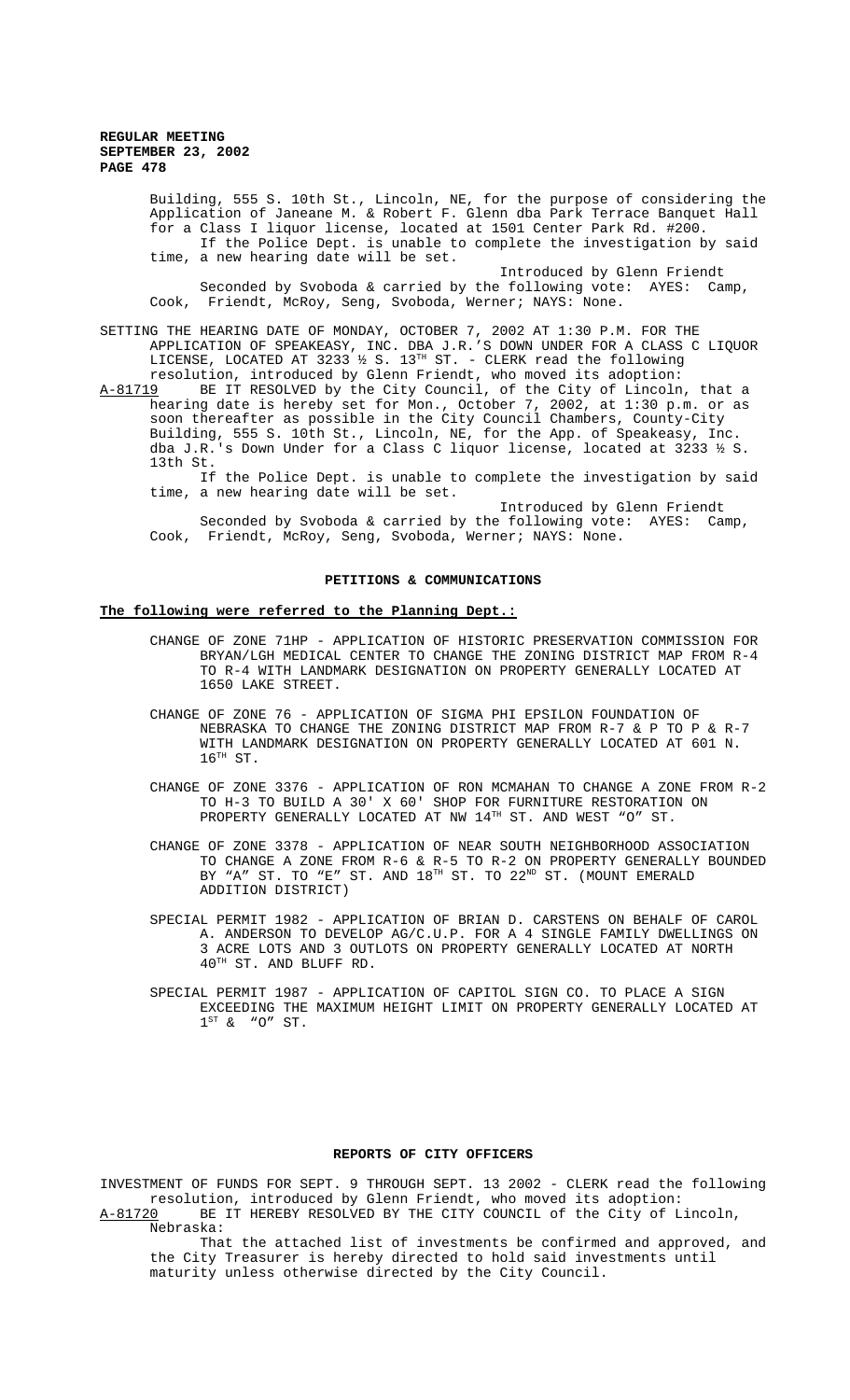Introduced by Jon Camp Seconded by Seng & carried by the following vote: AYES: Camp, Cook, Friendt, McRoy, Seng, Svoboda, Werner; NAYS: None.

CLERK'S LETTER AND MAYOR'S APPROVAL OF ORDINANCES & RESOLUTIONS PASSED BY COUNCIL ON SEPTEMBER 16, 2002 - CLERK presented said report which was placed on file in the Office of the City Clerk.

# **ORDINANCES - 1ST READING**

RENAMING THE STUB STREET RUNNING EAST FROM TALLGRASS PARKWAY FROM "NIGHTHAWK ROAD" TO "BLUE SAGE BOULEVARD", GENERALLY LOCATED AT HIGHWAY 34 AND FALLBROOK BOULEVARD - CLERK read an ordinance, introduced by Glenn Friendt, renaming the stub street running east from Tallgrass Parkway from "Nighthawk Road" to "Blue Sage Boulevard", generally located at Highway 34 and Fallbrook Boulevard, the first time.

## **ORDINANCES - 3RD READING**

AUTHORIZING AND PROVIDING FOR THE ISSUANCE OF NOT TO EXCEED \$180,000,000 AGGREGATE PRINCIPAL AMOUNT OF LINCOLN ELECTRIC SYSTEM REVENUE AND REFUNDING BONDS, AMENDING CERTAIN PROVISIONS OF THE NOTE ORDINANCE, AND RELATED MATTERS. (REQUEST  $2^{ND}$  &  $3^{RD}$  READING ON  $9/23/02$ ) - PRIOR to reading:<br>SVOBODA Moved to waive council rules to have  $2^{nd}$  and  $3^{rd}$  reading on this

Moved to waive council rules to have  $2<sup>nd</sup>$  and  $3<sup>rd</sup>$  reading on this date.

Seconded by Seng & carried by the following vote: AYES: Camp, Cook, Friendt, McRoy, Seng, Svoboda, Werner; NAYS: None.

CLERK Read an ordinance, introduced by Jon Camp, a Series Ordinance adopted under and pursuant to Ordinance No. 17879 passed July 23, 2002; authorizing the issuance of Lincoln Electric System Revenue and Refunding Bonds, Series 2002 of the City of Lincoln, Nebraska in an aggregate principal amount not to exceed \$180,000,000; fixing in part and providing for the fixing in part of the details of said bonds; providing for the sale of said bonds and the application of the proceeds of such sale; taking other action in connection with the foregoing; amending certain provisions of Ordinance Nos. 16792 and 16800 of the City; and declaring and emergency, the second time.<br>FRIENDT Moved to pass ordinance a

Moved to pass ordinance as read.

Seconded by Seng & carried by the following vote: AYES: Camp, Cook, Friendt, McRoy, Seng, Svoboda, Werner; NAYS: None.

The ordinance, being numbered **#18067**, is recorded in Ordinance Book 25, Page

VACATING THE NORTH-SOUTH ALLEY FROM THE SOUTH LINE OF M STREET TO THE NORTH LINE OF THE EAST-WEST ALLEY IN BLOCK 83, ORIGINAL PLAT OF LINCOLN, GENERALLY LOCATED WEST OF S. 7TH STREET BETWEEN L AND M STREETS - CLERK read an ordinance, introduced by Terry Werner, vacating the north-south alley from the south line of M Street to the north line of the east-west alley in Block 83, Original Plat of Lincoln, generally located west of S. 7th Street between L and M Streets, the third time.<br>WERNER Moved to pass the ordinance as read.

Moved to pass the ordinance as read.

Seconded by Seng & carried by the following vote: AYES: Camp, Cook, Friendt, McRoy, Seng, Svoboda, Werner; NAYS: None.

The ordinance, being numbered **#18068**, is recorded in Ordinance Book 25, Page

### **MISCELLANEOUS BUSINESS**

## **PENDING LIST -**

CAMP Moved to extend the Pending List to September 30, 2002. Seconded by Seng & carried by the following vote: AYES: Camp, Cook, Friendt, McRoy, Seng, Svoboda, Werner; NAYS; None.

**UPCOMING RESOLUTIONS**